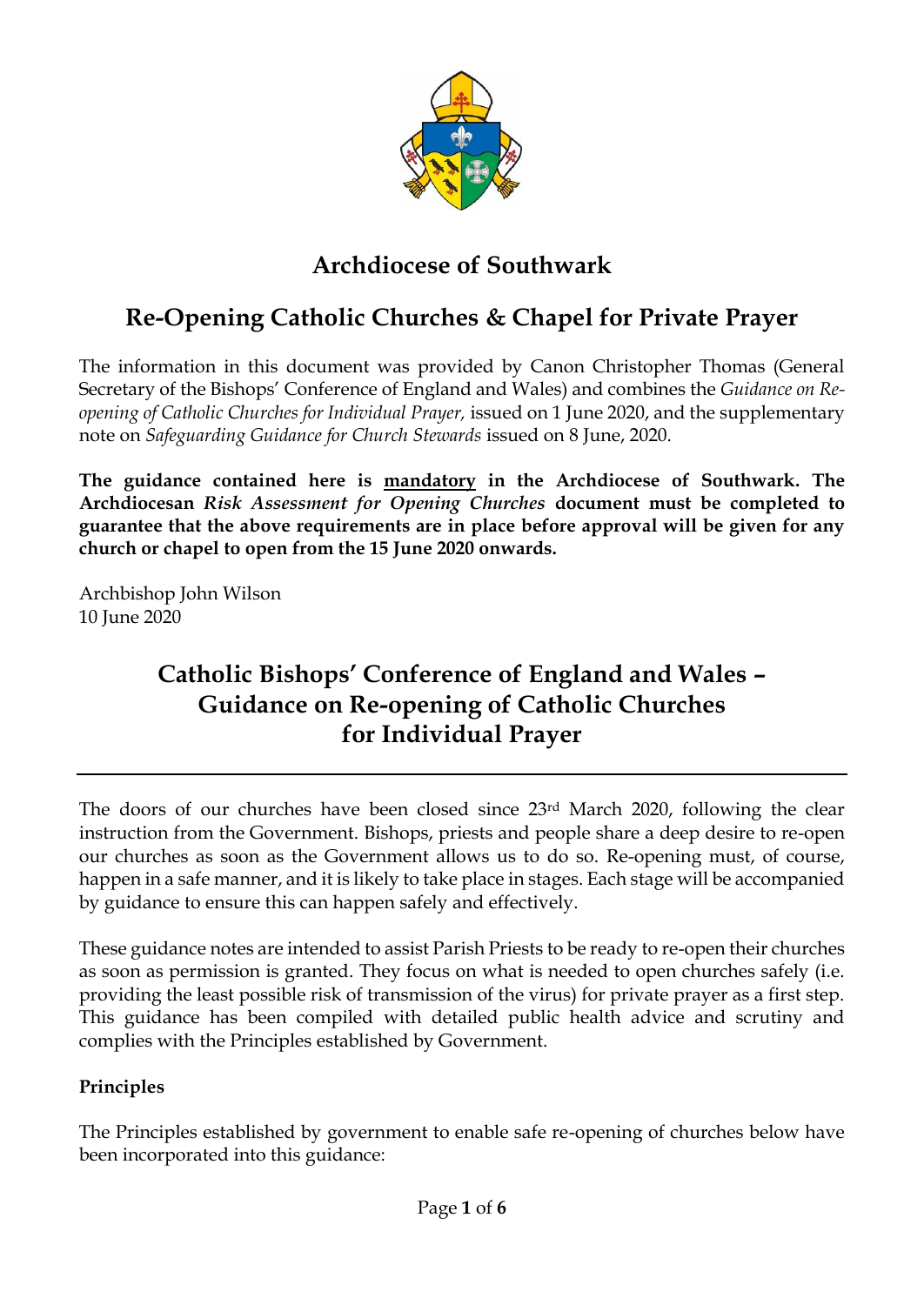- i. Protecting those at higher risk (e.g. the elderly, those extremely vulnerable and shielding or clinically vulnerable and accessing annual flu immunisation);
- ii. Enhanced cleaning of premises more regularly and no sharing of items;
- iii. Social Distancing including when using outdoor spaces;
- iv. Face coverings for reassurance;
- v. Hygiene (hand-washing) or hand sanitising facilities for all;
- vi. Managing children

## **What is "Individual Prayer?"**

Individual prayer within a place of worship is defined as a person or household entering the venue to pray on their own and not as part of a group, led prayer or communal act. They must be socially distanced from other individuals or households. Collective or communal prayer and regular scheduled services are not permitted at this time. This includes any minister of religion or lay person leading devotions or prayer.

## **First Steps: Preparing for safe re-opening**

Even before churches can re-open, there are some important preparations that will need to be made. In order to be ready, Parish Priests need to ensure the fundamentals of infection control are in place (which will protect those who are vulnerable) by doing the following:

- 1. Assembling a team of stewards to ensure that the guidance in this document can safely be put into effect. The number of volunteers required will vary depending on the size of churches, but priests will not be able to manage the re-opening of churches on their own. It is important that those in the team should not be drawn from those instructed to shield themselves, nor, as a general rule, from groups considered more vulnerable to coronavirus.
- 2. Securing sufficient supplies of alcohol hand gel, cleaning materials (including gloves for cleaners) and tape to mark appropriate distances on floors and to block off areas of seating. When buying supplies, it is important to ensure that hand gel with anti-viral properties is obtained, this should be at least 65% alcohol: many hand sanitisers are only anti-bacterial and offer no protection against coronavirus. Tape can be purchased online (search for 'floor marking tape' on Church Marketplace, Amazon etc). The Government advises that normal household disinfectant and detergents are suitable for cleaning.
- 3. Mark distances on the floor and block off pews/chairs to ensure adequate social distancing (2 metres/6 feet between each person) is maintained throughout the church. As an alternative to blocking off rows with tape, seating may be reconfigured if this is possible (e.g. by the removing of chairs or pews). Depending on the size of the church, it may be beneficial to use different areas of the church on different days to facilitate cleaning. The maximum person capacity at any one time under the social distancing regime must be determined and this made clear to those entering the church, preferably by way of clear signage (see 5 below).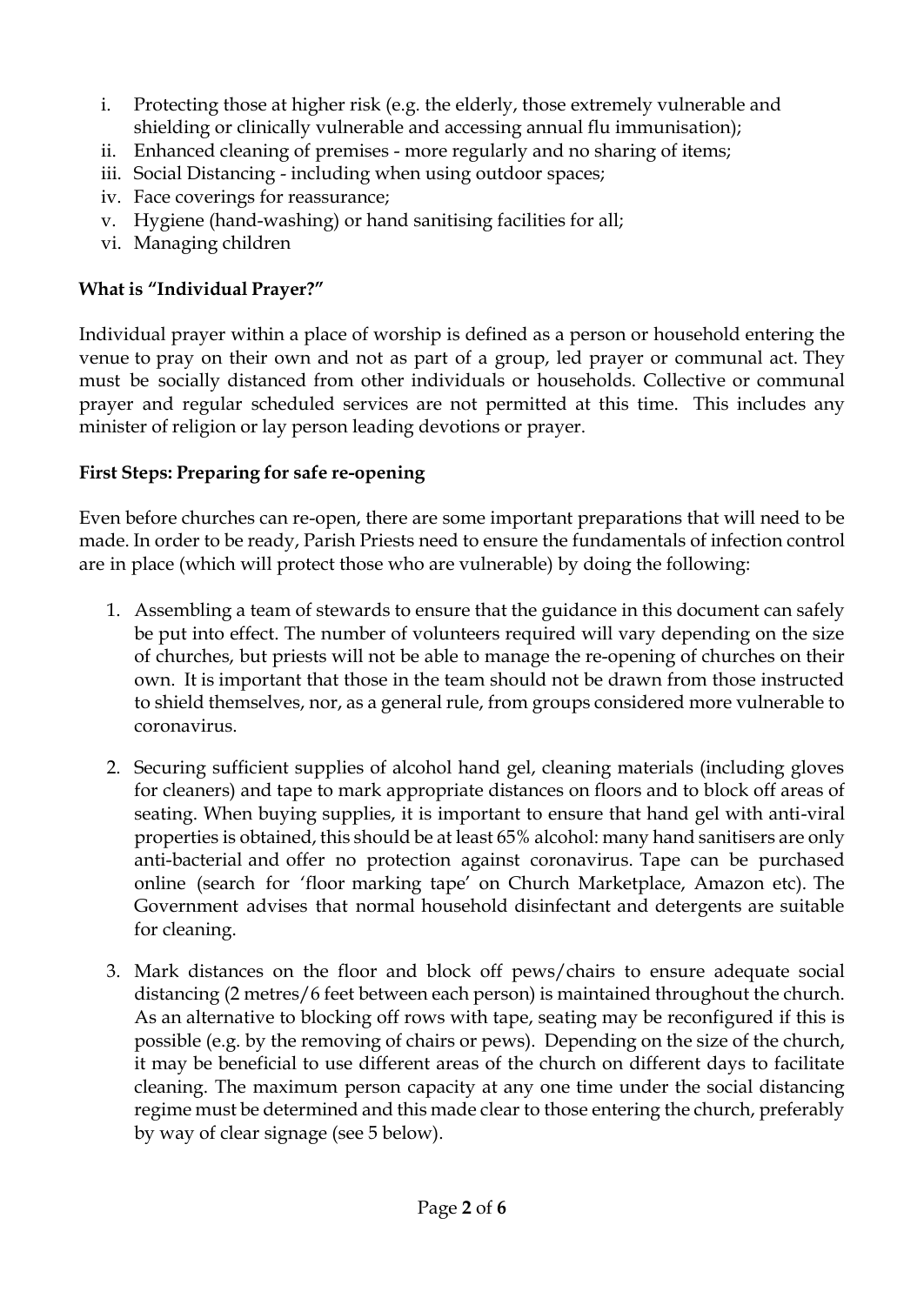- 4. Removing from the church all printed materials that are not designed for a single use. This would include service books, hymn books, CTS pamphlets etc.
- 5. Preparing appropriate signage, e.g. asking people to sanitise their hands, on entry and exit, not to touch or physically venerate statues or relics, clear entrance and exit signs, maximum safe capacity etc.
- 6. Maintaining as much ventilation within the church space as possible; keeping doors open decreases transmission risk through touching but also allows a flow of fresh air into the church space. If the church has windows that can be opened, these should be.
- 7. Ensure that all taps, toilets and other water storage devices are run well to flush the systems before anyone uses them, especially if the church has not been in use for some time.

## **How is the COVID-19 virus spread?**

The Government guidance states that the spread of COVID-19 is most likely to happen when there is close contact (within 2 metres or less) with an infected person. It is likely that the risk increases the longer someone has close contact with an infected person. Respiratory secretions (droplets) containing the virus are likely to be the most important means of transmission; these are produced when an infected person coughs or sneezes.

## **Opening and operating safely: hand hygiene, cleaning and social distancing**

The Bishops' Conference of England and Wales are working with our Public Health advisors, Public Health England and the Government in order to provide clear directives for the opening of our churches safely which minimises the risk of virus transmission. Considering the above understanding of virus transmission, the proposed directives are:

- 1. At least two stewards must be present in the church throughout the time it is open for prayer; the stewards must ensure that hand sanitisation occurs at entry and exit points, social distancing is maintained by people in the church and if a pre-determined capacity is reached, they prevent others from entering the church. (Through, for example, a "one in, one out" policy.) People with cold or flu-like symptoms should be asked not to enter.
- 2. Stewards themselves should practice good hand hygiene through either regular hand washing or the use of alcohol-based hand sanitiser. They should not eat or drink or touch their face unless they have immediately washed their hands beforehand and should maintain social distance within the church. They should ensure any cuts or grazes on their hands are completely covered with waterproof dressings. They should not physically assist people unless absolutely necessary, for example in an emergency for first aid<sup>1</sup>. In this case there are some basic steps which stewards should be aware of:

<sup>-</sup><sup>1</sup> For more information on supporting people in emergency situations see the full government guidance at: [https://www.gov.uk/government/publications/novel-coronavirus-2019-ncov-interim-guidance-for-first](https://www.gov.uk/government/publications/novel-coronavirus-2019-ncov-interim-guidance-for-first-%20responders/interim-guidance-for-first-responders-and-others-in-close-contact-with-symptomatic-people-with-potential-2019-ncov)[responders/interim-guidance-for-first-responders-and-others-in-close-contact-with-symptomatic-people-with](https://www.gov.uk/government/publications/novel-coronavirus-2019-ncov-interim-guidance-for-first-%20responders/interim-guidance-for-first-responders-and-others-in-close-contact-with-symptomatic-people-with-potential-2019-ncov)[potential-2019-ncov](https://www.gov.uk/government/publications/novel-coronavirus-2019-ncov-interim-guidance-for-first-%20responders/interim-guidance-for-first-responders-and-others-in-close-contact-with-symptomatic-people-with-potential-2019-ncov)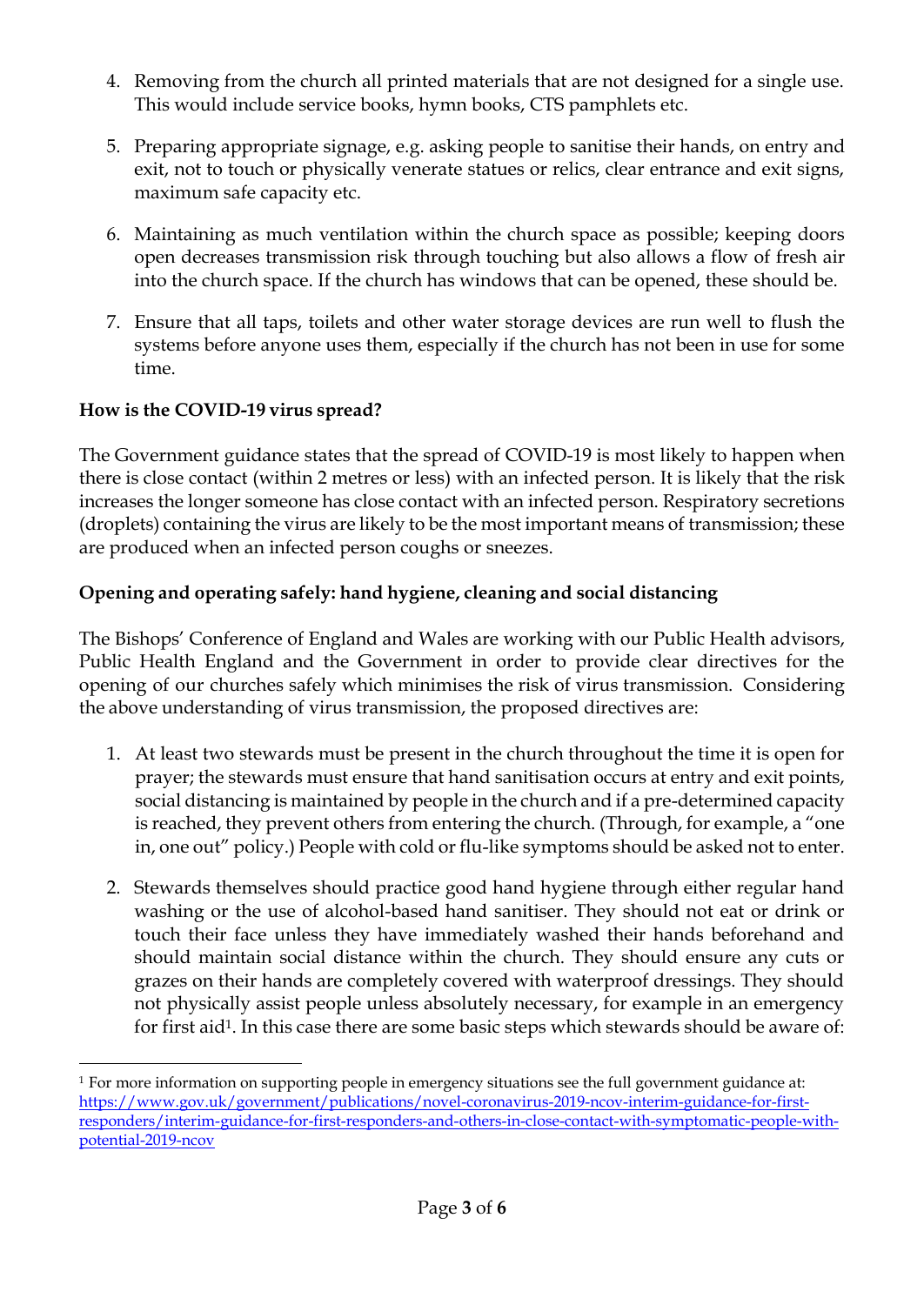- a. Be aware of the risks to yourselves and others in helping someone.
- b. Make sure you wash your hands and use an alcohol gel, before and after helping someone. Ensure that you do not cough or sneeze over someone when you are helping them.
- c. Wear disposable gloves or cover hands when dealing with people and dispose of them securely.
- d. Dispose of all waste from first aid safely in tied bags in bins.
- e. Do not touch a wound with your bare hand.
- f. Do not touch any part of a dressing that will come in contact with a wound.
- 3. One of the stewards could be the Parish Priest himself; stewards should be already known to the parish priest and be current volunteers in the parish.
- 4. Where possible, ensure one of each pair is trained in safeguarding for another role in the parish community.
- 5. Parish priests should keep a rota of who was on duty at any given time, and also that the names and contact details of stewards are kept in the parish office with this rota.
- 6. Ensure the Diocesan Safeguarding Posters are clearly visible in the church, that they have up to date contact details on them, and the stewards know about them so they can provide these details of the local Safeguarding Office to anybody who appears to be concerned for themselves or another person.
- 7. It is not advisable for a person under 16 years to enter a church building at this time without being accompanied by an adult.
- 8. It would be an additional infection control measure if people could enter and leave the church via separate doors. If this is not possible, stewards should do all they can to ensure people keep an appropriate social distance while entering and leaving church (eg by having an entrance line and an exit line).
- 9. Alcohol hand gel should be provided at the doors, with notices asking people to sanitise their hands as they enter and leave the church.
- 10. Places where people can sit or kneel in prayer should be two metres apart from one another in all directions. Benches should be blocked off, or seats rearranged, to facilitate this social distancing. People who are part of the same household can sit together but those not from the same household should maintain social distancing while in church.
- 11. The church must be cleaned fully at least once a day, using appropriate cleaning products and paying particular attention to touch points (door handles, collection boxes etc). Areas that are likely to be touched frequently (such as door handles) should be cleaned more often2.

-

<sup>2</sup> For more information on cleaning and disinfection see the full government guidance at: [https://www.gov.uk/government/publications/covid-19-decontamination-in-non-healthcare](https://www.gov.uk/government/publications/covid-19-decontamination-in-non-healthcare-settings/covid-19-decontamination-in-non-healthcare-settings)[settings/covid-19-decontamination-in-non-healthcare-settings](https://www.gov.uk/government/publications/covid-19-decontamination-in-non-healthcare-settings/covid-19-decontamination-in-non-healthcare-settings)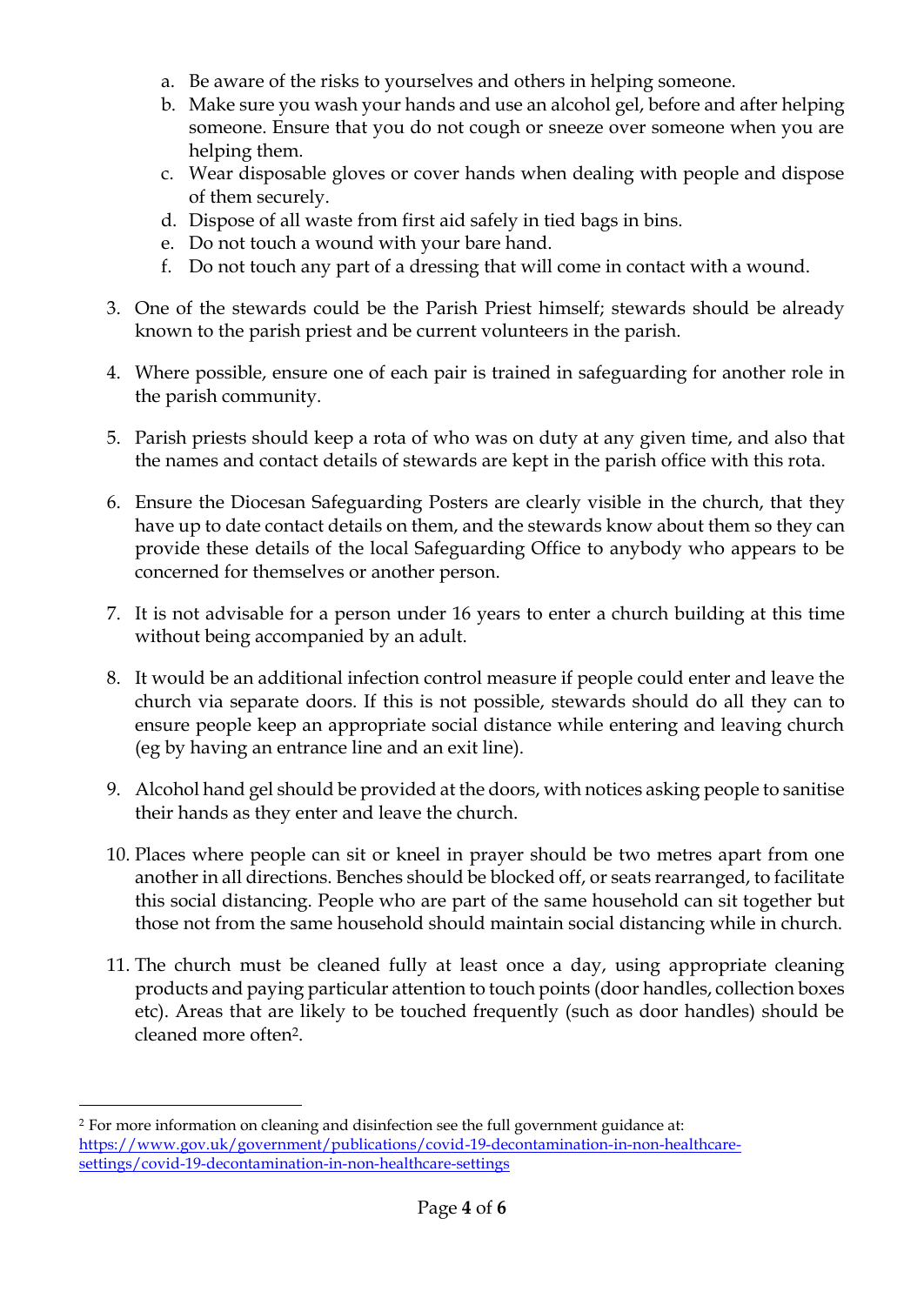- a. Cleaning an area with normal household disinfectant or detergent (including on pews) will reduce the risk of passing the infection on to other people.
- b. Those doing this work must wear disposable or washing-up gloves and aprons for cleaning. How these are disposed of or cleaned is important.<sup>3</sup>
- c. The cleaning method for surfaces and touchpoints should be by using a disposable cloth or disposable paper tissues; first clean hard surfaces with detergent and water or detergent spray; **not** polish spray on its own. Pay particular attention to frequently touched areas and surfaces, such as bathrooms, grab-rails in corridors and stairwells and door handles. Anti-viral spray cleaner which does not harm wood and other fittings is available from suppliers.
- d. Those doing this work must practice good hygiene: wash their hands regularly with soap and water for 20 seconds, **especially** after removing gloves, aprons and other protection used while cleaning
- 12. Toilet facilities in churches should remain closed to prevent any risk of transmission of infection. If facilities for hand washing **only** can be provided, and these can be cleaned frequently, then these can be opened to allow people to wash their hands but **only** if liquid soap can be provided and air driers or disposable paper towels are used. Cloth towels should **not** be used.
- 13. Only printed materials intended to be taken away from the church by the user can be made available. Hymn books, missals, devotional materials etc which may be re-used should be removed from the church.
- 14. Physical veneration of relics or objects such as statues, crucifixes and shrines is not permitted. There should be no holy water in church stoups. Care should be exercised when lighting candles on votive stands using existing candles as a source of ignition, not lighters, matches or tapers. For electric candle stands, clean the row of buttons frequently.

## **Face Coverings**

Government has advised that cloth face coverings (and not surgical masks) could be worn for reassurance by people in enclosed areas but are not strictly necessary. Churches do not need to supply face coverings. People should not see their voluntary use disrespectful to prayer or the sacred space.

## **Children**

While children are unlikely to become very ill, they are capable of both being infected by the virus and of spreading it. Parents or guardians bringing children into a church should not be discouraged from doing so, but it will be important for parents to manage their children appropriately, particularly ensuring they touch as few surfaces as possible for their own safety.

<sup>-</sup> $^3$  If it is known that there has been an exposure to the virus, disposable cleaning materials should be doublebagged, then stored for 72 hours then thrown away in the regular rubbish after cleaning is finished. If not disposable, they should be washed at 60 degrees or above before re-use.'